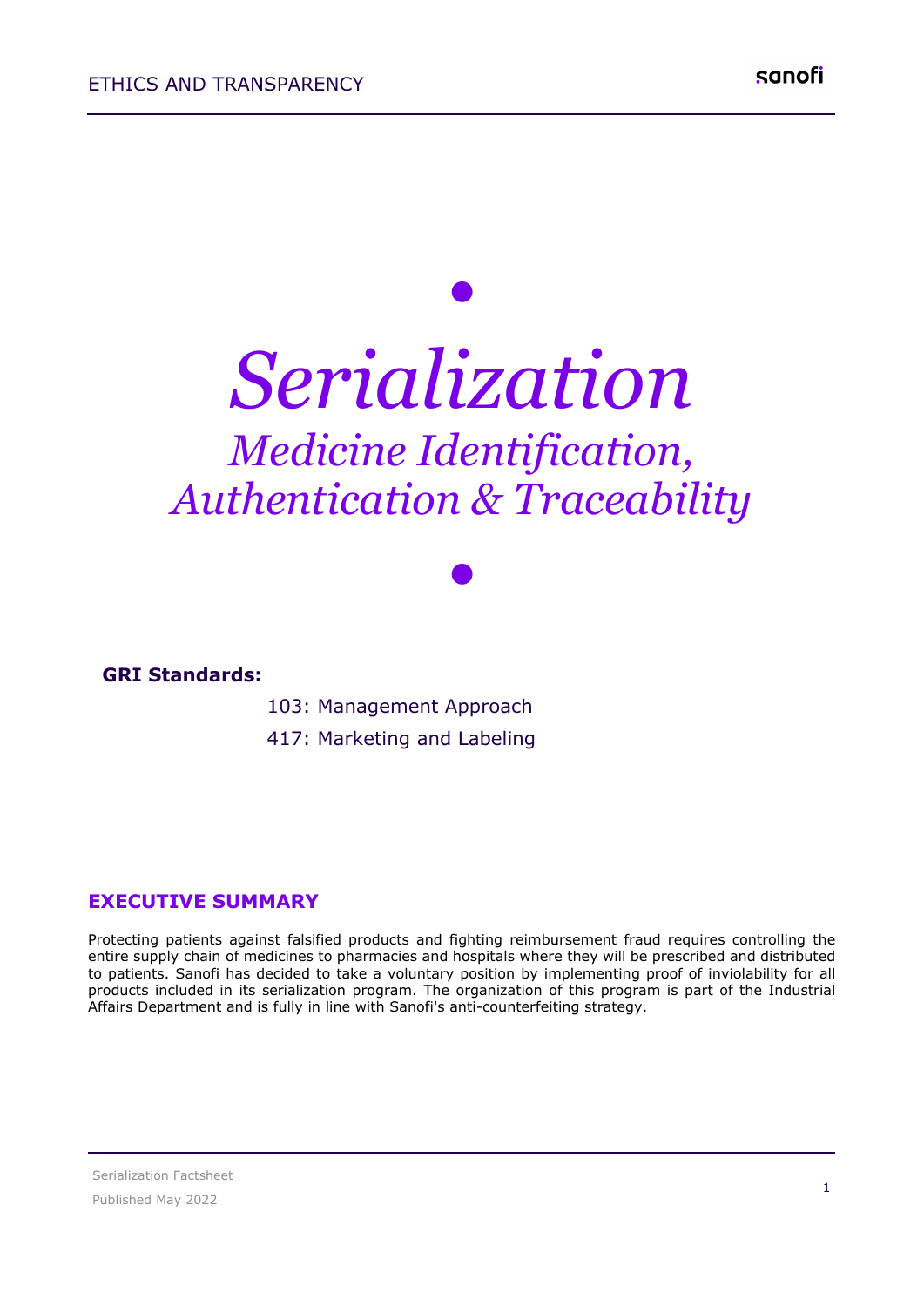## **TABLE OF CONTENTS**

| 1.1. LEVEL 1: PROTECTING INTEGRITY AND INVIOLABILITY OF THE  |
|--------------------------------------------------------------|
|                                                              |
| 1.3. LEVEL 3: IDENTIFYING EACH BOX WITH A DATA MATRIX CODE 4 |
|                                                              |
|                                                              |
|                                                              |
|                                                              |
|                                                              |
| 4. Data matrix technology for increased traceability         |
|                                                              |
| 4.1 Serialization versus serialization and aggregation6      |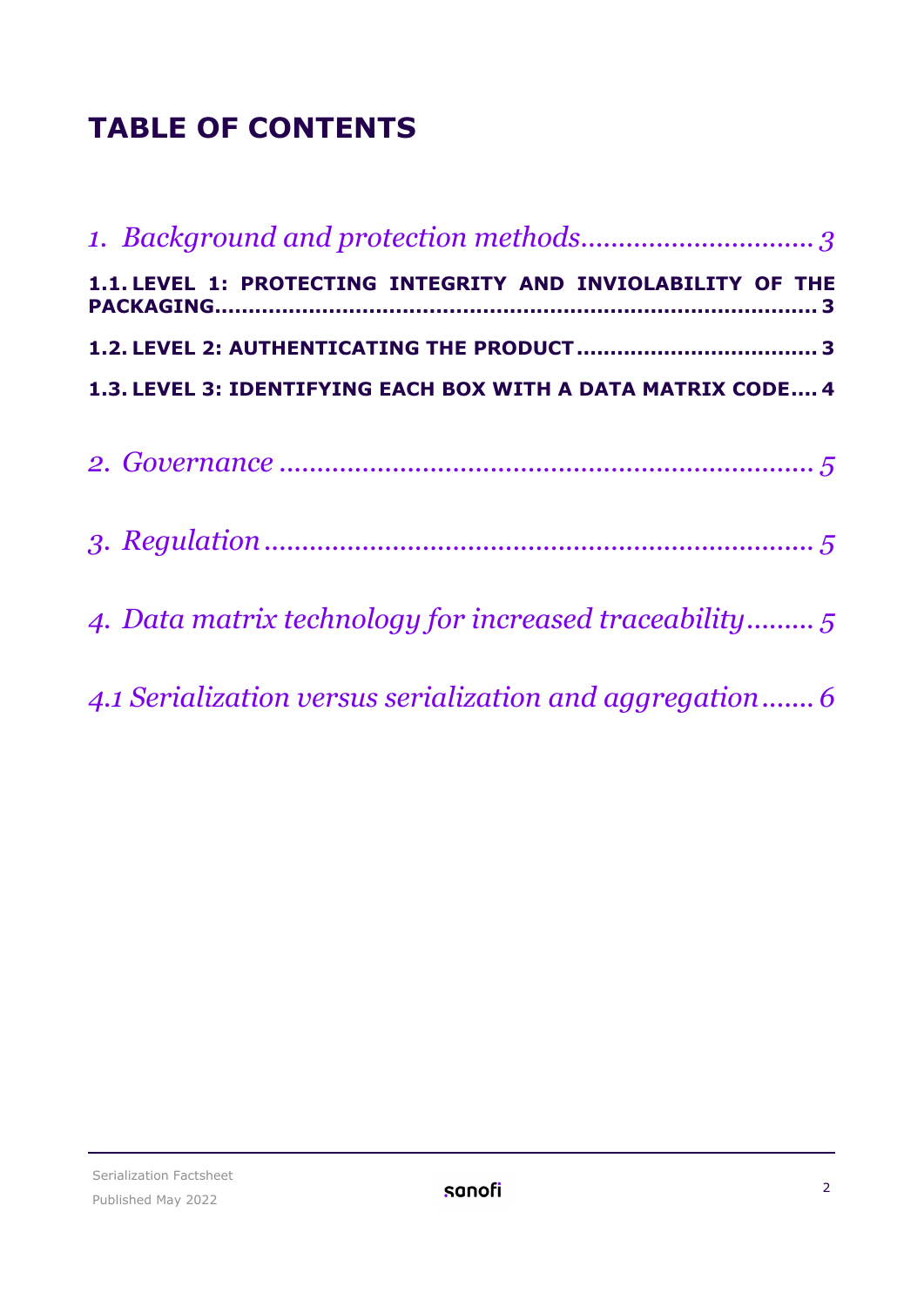## <span id="page-2-0"></span>*1. Background and protection methods*

In many countries, such as Belgium, Greece and Italy, drug identification at unit of sale (i.e., serialization) uses linear barcodes printed either by the government (Italy) or by the manufacturer (Greece, Belgium). However, no traceability information is included in the code. Historically, the code was made to prevent reimbursement fraud.



Already in place)

In recent years, a need for additional measures to protect medicines has occurred for three major reasons:

- **•** fighting falsified drugs;
- avoiding social security fraud (reimbursement fraud); and
- **e** ensuring traceability of the product quality.

All these reasons are linked to **patient safety** and the need to control the distribution system in order to avoid false medicines.

*For more information, see our [Document](https://www.sanofi.com/en/our-responsibility/documents-center/) Center: the Fight Against Falsified Medicine and Illicit Trafficking Factsheet*.

Several methods ensure the quality of medicines with a layered (three-level) approach to protect the packaging.

#### <span id="page-2-1"></span>**1.1. LEVEL 1: PROTECTING INTEGRITY AND INVIOLABILITY OF THE PACKAGING**

Tamper-evident packaging is dedicated to reducing the risk of violating the integrity of the original manufacturer's packaging. Sanofi decided to take a voluntary position, implementing tamper-evidence for all products included in the scope of its serialization program. While in some countries, such as the United States, this goes beyond strict regulatory requirements, it represents for Sanofi an additional means of ensuring patient safety.

#### <span id="page-2-2"></span>**1.2. LEVEL 2: AUTHENTICATING THE PRODUCT**

Authentication of the product uses a specific label known as the Sanofi Security Label (SASL). It contains the means for visible verification (by distributors and patients) as well as invisible verifications (known only by Sanofi). It is implemented on all Sanofi new products and on some products chosen based on their risk of being counterfeited.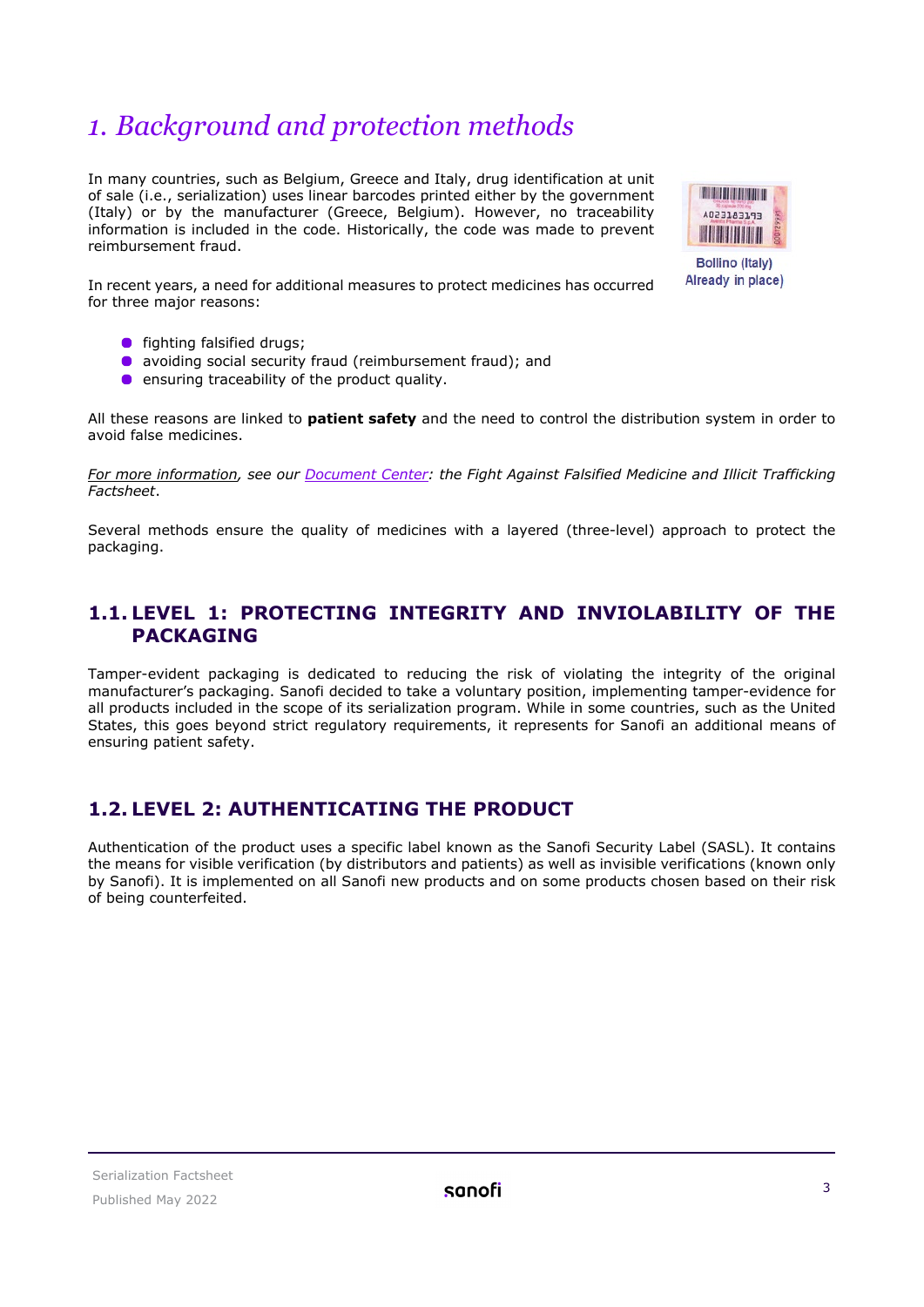#### <span id="page-3-0"></span>**1.3. LEVEL 3: IDENTIFYING EACH BOX WITH A DATA MATRIX CODE**

A code printed on the secondary packaging contains unique identification information (product code and serial number) in addition to traceability data (batch number and expiration date).



However, these initiatives were conducted at the country level and sometimes on a voluntary basis. As a result, a real need for harmonization emerged.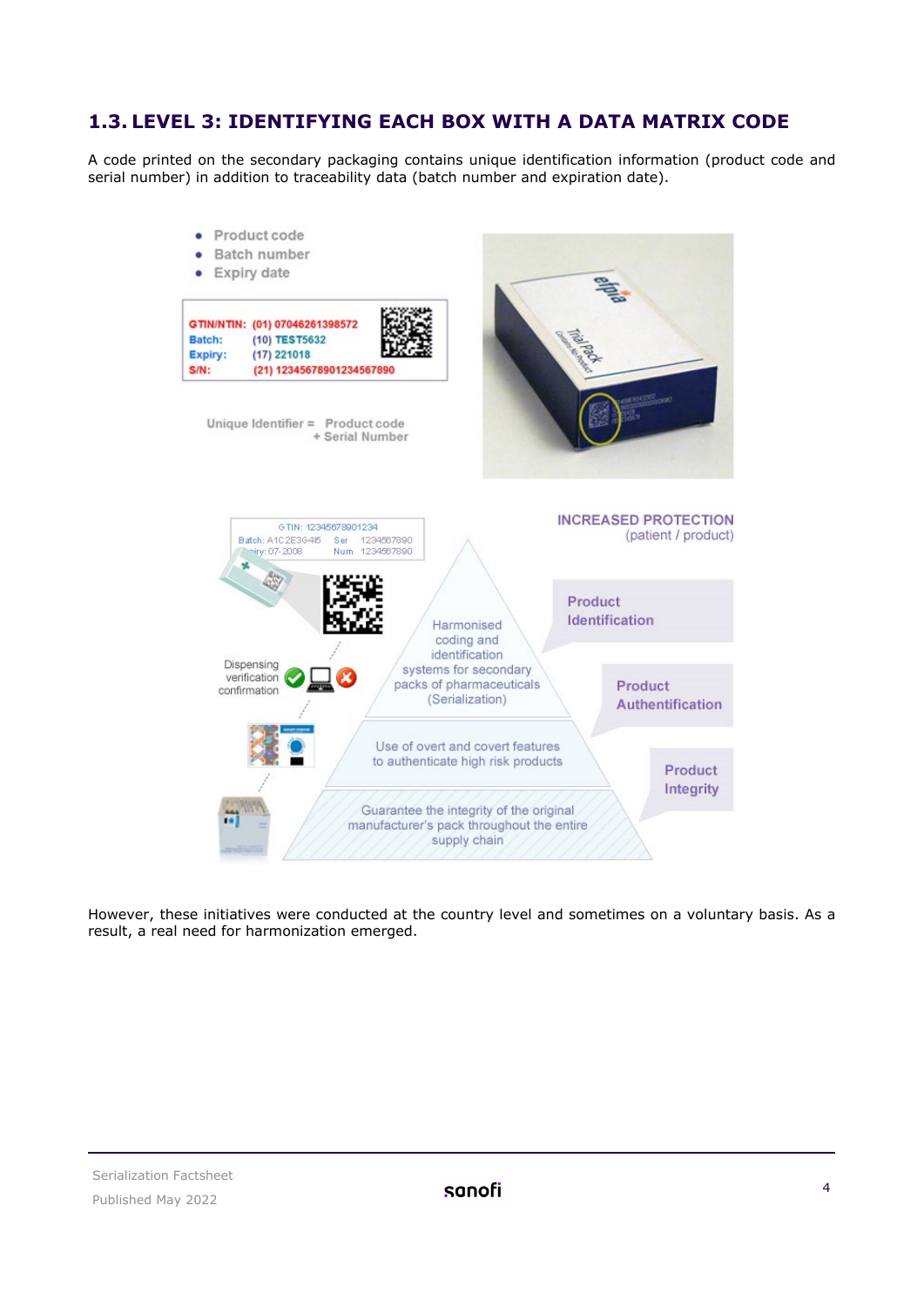### <span id="page-4-0"></span>*2. Governance*

The Serialization Program Organization is part of Industrial Affairs and is fully connected with the Sanofi anti-counterfeiting strategy.

The program includes support functions and appointed resources in divisions/sites where implementation will be carried out. Regular meetings with divisions' coordinators allow to implement the program from a regulatory and a technical point of view.

## <span id="page-4-1"></span>*3. Regulation*

In 2011, the EU Directive 2011/62/EU created a harmonized codification and verification system for medicines, based on the use of data matrix technology, mass serialization and systematic controls when dispensation by pharmacies and hospitals.

Only level 1 and 3 (tamper evidence and serialization) are required by the European Directive governing falsified medicines.

In countries such as Turkey, Argentina, China, Russia, US and South Korea, the aggregation is also required, allowing to verify the full supply chain activities (see 4.1).

In past years, traceability legislation across the world has progressed; below is an overview of the different traceability regulations (subject to changes, not to be used as reference):

- Argentina: progressive serialization and aggregation of Medicines started in 2011;
- Turkey: serialization and aggregation with verification in the supply chain 2012;
- **O** South Korea: serialization and aggregation 2015;
- **China: serialization and aggregation 2015;**
- US: serialization and aggregation by manufacturers Nov 2018:
	- > Nov 2019: verification by wholesalers of saleable returns, and
	- > Nov 2023: aggregation data management to be defined,
- **India: serialization and aggregation for exported products (except EU and RU) 2018;**
- **Europe: serialization with check at dispensing point Feb 2019;**
- Gulf countries: serialization 2019:
	- > Barhain: aggregation for May 2022.
- Egypt: serialization and aggregation progressively implemented starting 2019;
- **C** Russia: serialization and aggregation July 2020;
- Saudi Arabia: serialization and aggregation August 2020;
- **Indonesia: progressive serialization and aggregation planned 2021 2025; and**
- **Brazil: serialization and aggregation 2023.**

## <span id="page-4-2"></span>*4. Data matrix technology for increased traceability*

Since January 1, 2011, in compliance with the French legislation, all products marketed by Sanofi in France have been equipped with a data matrix identification system, a two-dimensional barcode printed on each box that contains traceability information:

- **O** product code (CIP code):
- **•** batch number; and
- **expiration date.**

Serialization Factsheet Published May 2022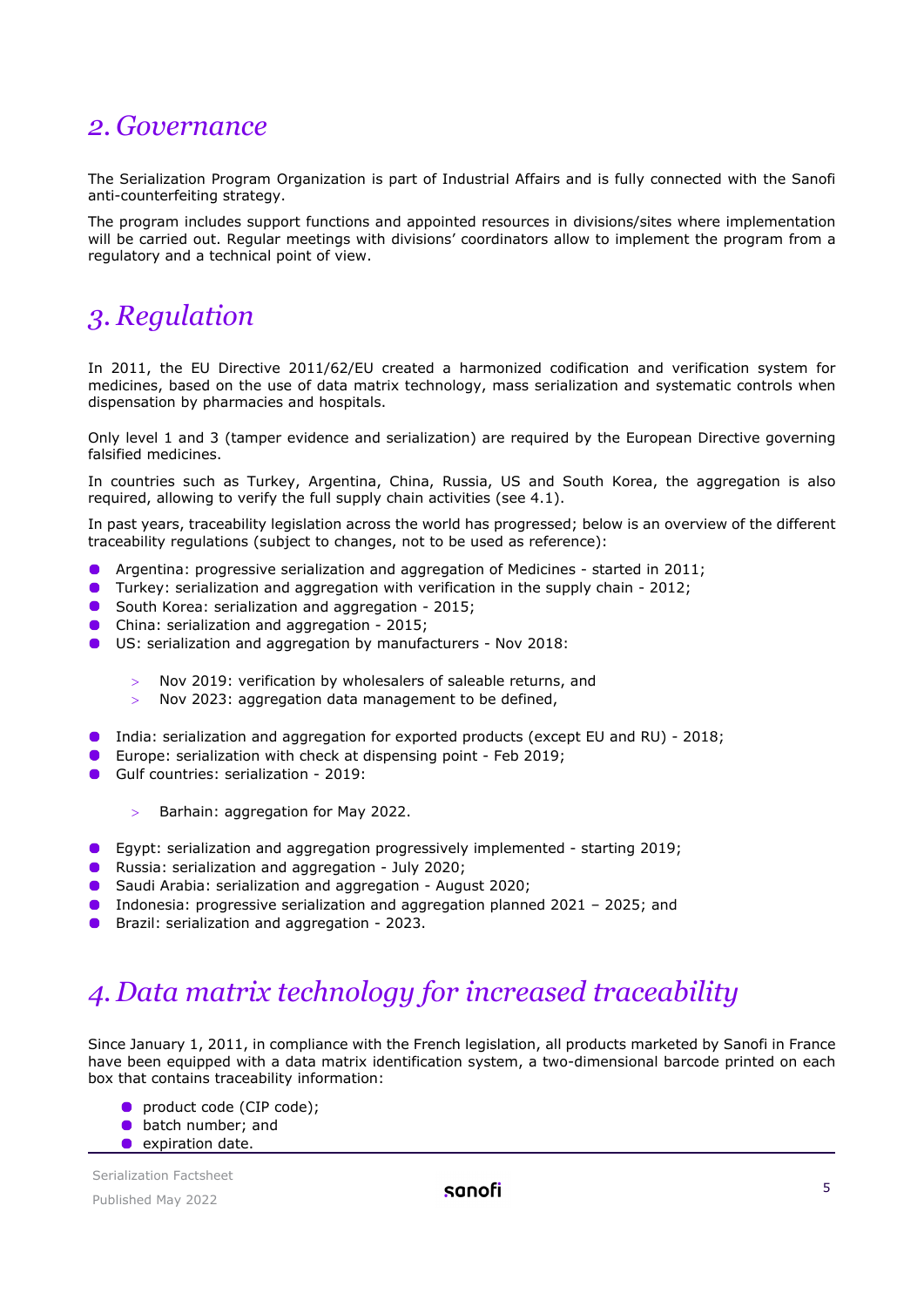Data matrix codes are read when drugs are dispensed, improving traceability and enabling the automatic detection of falsified or expired products. They also facilitate batch recalls.

Serialization is adding a new data in this data matrix: a Serial number, which builds for each sales unit a unique identifier in combination with the Product code.

The implementation of the serialization operation on packaging lines follows regulatory timelines. More than 320 lines had been equipped at the end of 2019, which represents 70% of our impacted equipment worldwide. This covers all our businesses: Pharmaceuticals (CHC, General Medicines, Specialty Care) and Vaccines.

## <span id="page-5-0"></span>*4.1 Serialization versus serialization and aggregation*

In the "serialization only" scenario, systematic verification of serialized data matrix (ECC200) at the point of dispensation will be effective to protect patients from counterfeit products and will help fight reimbursement fraud (by detecting duplicate serial numbers). This is the simplest, least costly and most efficient option for pharma companies to implement. Pharmacies/hospitals must invest in equipment in order to read data matrix codes and verify data.



In serialization and aggregation, not only the individual box is concerned, but also the bundle, the case and the pallet itself (see next figure).